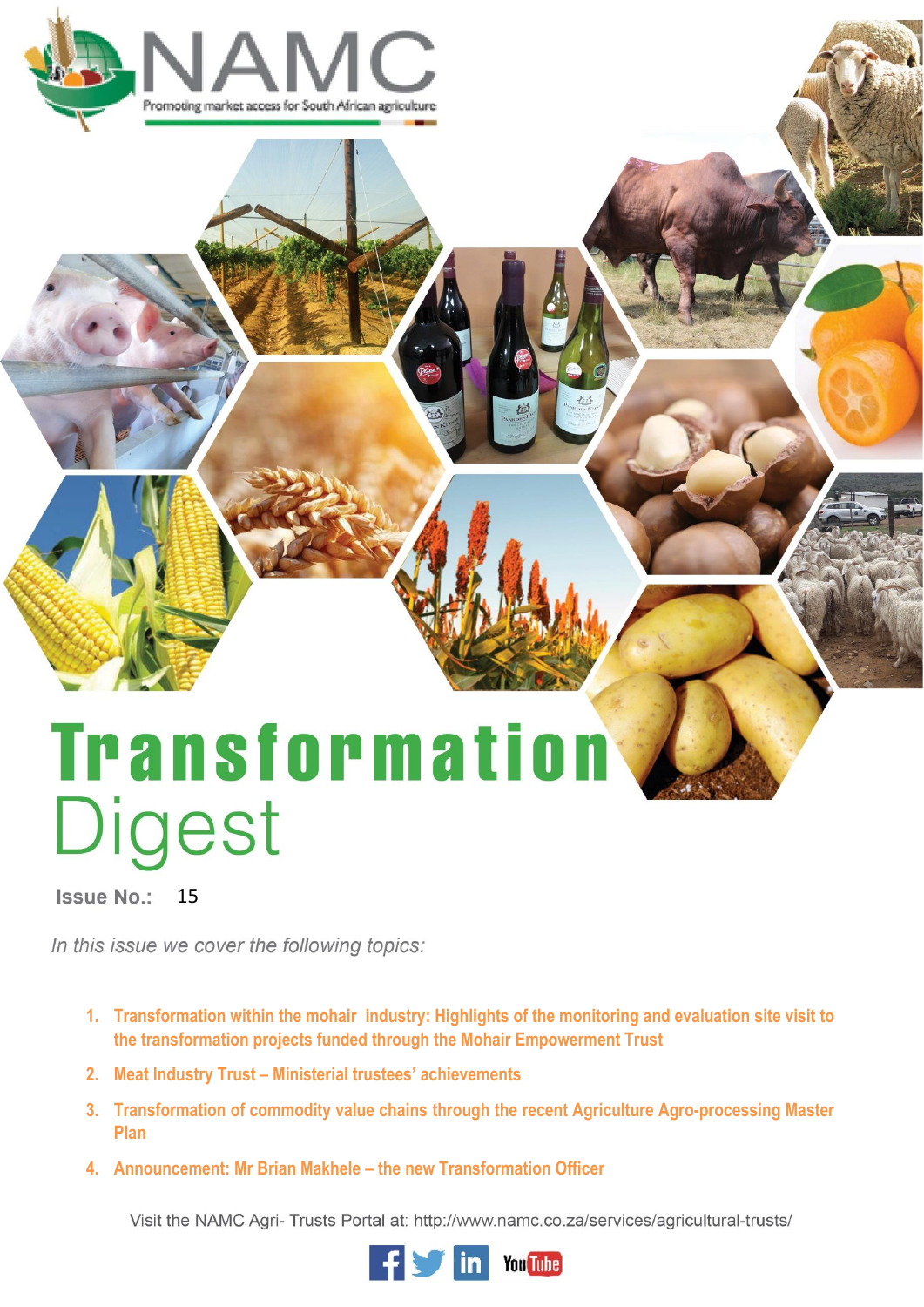# **AGRI-TRANSFORMATION DIGEST**

*Agri-Transformation Digest is a bi-monthly report produced by the National Agricultural Marketing Council (NAMC) through the Agricultural Industry Trusts Division. The publication aims to communicate transformation developments as they happen around the agricultural industries. The focus of this issue is on the following topics: (i) Transformation within the mohair industry: Highlights of the monitoring and evaluation site visit to the transformation projects funded through the Mohair Empowerment Trust; (ii) Meat Industry Trust – Ministerial trustees' achievements; and (iii) Transformation of commodity value chains through the recent Agriculture Agro-processing Master Plan. The division has three digests, covering the Food, Agriculture and Natural Resources Policy Analysis Network (FANRPAN), Agricultural Transformation, and Agricultural Industry Trusts. Agri-Transformation Digest reports on the bi-monthly key developments coming from the transformation activities of different industries and trusts.* 

> **Contributors to this issue:** Mr Brian Makhele Mr Matsobane (BM) Mpyana Miss Nomantande Yeki Miss Ntuthu Mbiko-Motshegoa Dr Ndumiso Mazibuko Ms Ntuthu Motshegoa Mr Lucius Phaleng Mr Daniel Rambau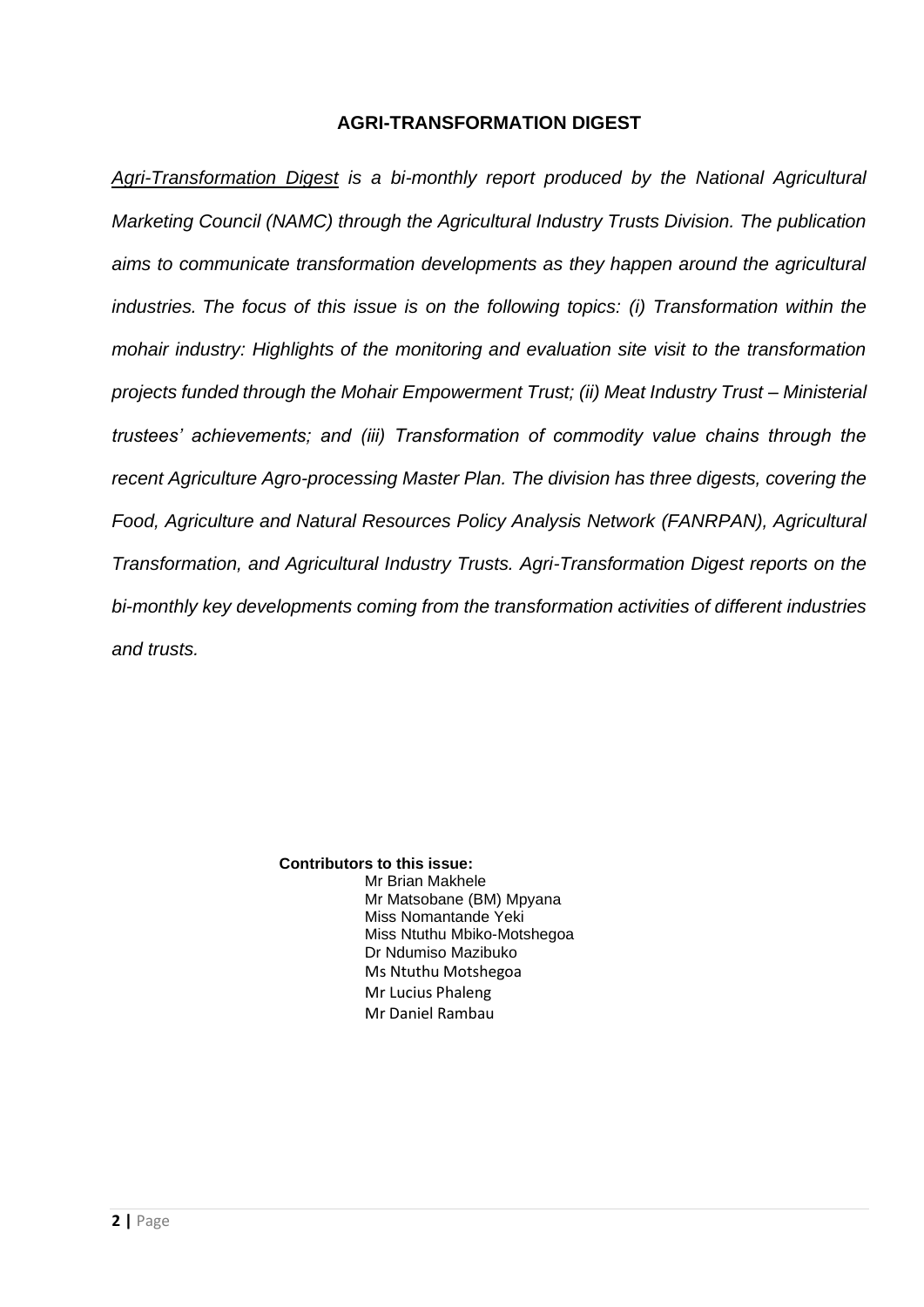**1. TRANSFORMATION WITHIN THE MOHAIR INDUSTRY; HIGHLIGHTS OF THE MONITORING AND EVALUATION SITE VISIT TO THE TRANSFORMATION PROJECTS FUNDED BY THE MOHAIR EMPOWERMENT TRUST**

# **By**

## **NAMC's Transformation Review Committee<sup>1</sup>**

## **1.1. Background**

Currently, South Africa produces more than half of the world's mohair and is also known for its exceptional quality of mohair and the sustainable and ethical way it is produced. These accolades come with a certain amount of responsibility, as the industry needs to play a pivotal role in black farmers' development and economic empowerment.

From 23 to 24 March 2021, the Transformation Review Committee (TRC) visited the Mohair Empowerment Trust projects in the Eastern Cape. Through the Mohair Empowerment Trust, the South African mohair industry has been making strides towards developing agriculture and uplifting emerging mohair farmers. The goal for the Empowerment Trust is to establish sustainable largescale black mohair producers who can contribute to the mohair industry as a whole, thus providing them with goats through the provision of interest-free loans.

#### **1.2. Transformation projects visited**

The Mohair Empowerment Trust is currently funding about 10 projects, with farmers producing approximately 13 000 kg of mohair per annum. The TRC visited five projects situated in Somerset East, Middleburg and Graaff-Reinet in the Eastern Cape Province.

The first project is being operated on 4 495, 6 066 ha land divided into 44 camps, but only 26 camps are functional. The land was acquired through the Proactive Land Acquisition Strategy (PLAS) land reform programme in 2012. This project is a family business owned by two brothers and is one of the first beneficiaries of the Mohair Empowerment Trust. To date, the farm has 1 975 angora goats and has created over eight permanent jobs.

The second project became a beneficiary of the Mohair Empowerment Trust in 2018 and received 619 kapaters early in 2019. The farmer also currently has merino sheep and cattle. The farmer currently has 739 angora goats and is also planning to expand into goat production.

The third project became an empowerment partner in 2015 and it is co-owned by two farmers who have years of mohair farming experience between them. They acquired the land through what was formerly known as Land Affairs. The Provincial Department of Agriculture assisted in building multi-functioning shearing shed infrastructure, which also forms part of Responsible Mohair Standards (RMS) certification. For the produce sold, the prices normally range between R15/kg and R19/kg.

The fourth farmer joined the Mohair Empowerment Trust in November 2018 and received 654 kapaters early in 2019. The farmer has diversified his enterprise to livestock (cattle and goats) and game farming and has on-farm accommodation.

#### **1.3. Conclusion**

It is important to note that out of the 10 projects funded by the Trust, six of the projects are RMS certified, which is a voluntary standard that addresses the welfare of goats and the land on which they graze. Amongst the many advantages of RMS certification is that the produce is sold at a slightly higher price. Without a doubt, the contribution by the Mohair Empowerment Trust to graduate the black mohair farmers into the commercial level is yielding significant results, and commitment by the farmers plays a pivotal role in the success of these projects. The above also highlights the need for government to partner with the Mohair Empowerment Trust to enhance transformation in the mohair industry through availing production resources for black farmers in the mohair industry.

<sup>1</sup> **Precious Yeki, Lucius Phaleng, Ndumiso Mazibuko, Matsobane Mpyana and Daniel Rambau**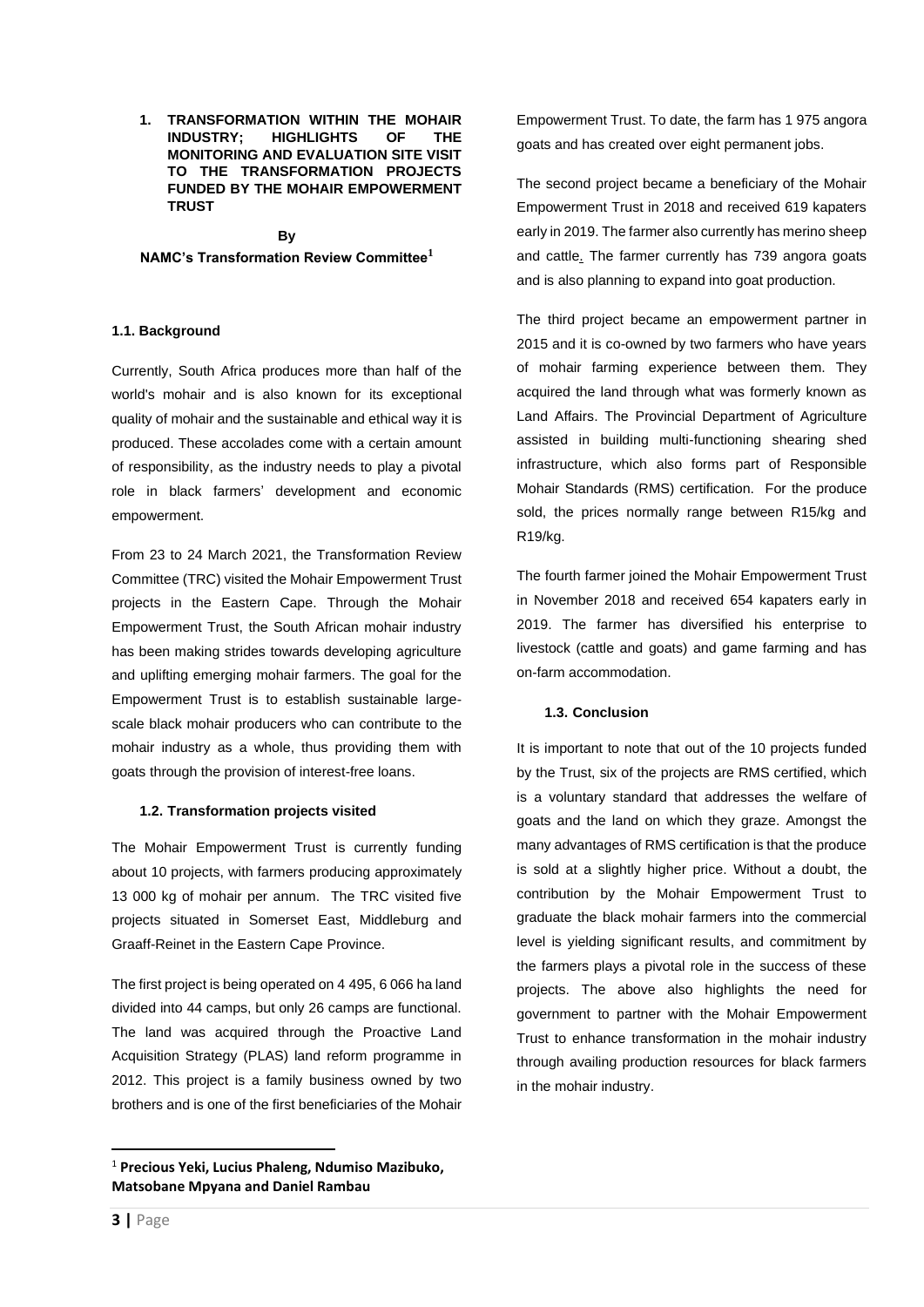# **2. MEAT INDUSTRY TRUST – MINISTERIAL TRUSTEES' ACHIEVEMENTS**

#### **By**

#### **Ms Ntuthu Mbiko- Motshegoa**

In 2017, the Minister of Agriculture, Land Reform and Rural Development approved Ms Ntuthu Mbiko-Motshegoa and Ms Brenda Tlhabane as ministerial trustees of the Meat Industry Trust. These are black female agripreneurs who are mainly involved in the livestock value chain. They worked closely with Dr Hewu, who was the Trust's chairperson and a ministerial trustee. Carrying their duties alongside the three representatives from various meat industry stakeholders, their dynamic and challenging experiences as small-scale farmers kept them focused and assisted the rest of the Meat industry Trust (MIT) members in having a clear and common understanding of the need to have yearly dedicated funds allocated to transformation within only one term of serving as ministerial trustees.

"This momentous milestone in our term of office seeks to develop and enhance the participation of women and youth, thus actioning and achieving the much-needed inclusivity in the sector," says Ntuthu Mbiko Motshegoa, who is the Chairperson of the AFASA National Women's Desk and a Red Meat Bursary Working Committee member. Given the much-needed attention to more than 40 % of rural livestock and conducive grazing land, the future is certainly "meaty" for the communal farmers, reiterates Mr Nyhodo, Senior Manager of the Agricultural Industry Trust. Furthermore, the Trust has reached a R50 million net asset since its inception and has awarded several more bursaries to qualifying black Red Meat postgraduate students. The above demonstrates the need for women participation in these trusts. These successes demonstrate what can be achieved through women and youth participation in key industry platforms, with their experience in the sector also being critical.

Participation of women in decision-making roles and the agricultural sector as a whole is very necessary as it provides a diverse pool of ideas and promotes sustainability. After all, not all women in agriculture are

subsistence or smallholder farmers or provide their labour to the industry. Women play an important role as commercial producers, processors, entrepreneurs, scientists and policymakers across the agricultural spectrum. Bridging this gender gap would boost the yields and, therefore, food and nutrition security globally and free up women to participate in other economically viable activities that contribute to the economy. Such developments would allow women to achieve economies of scale to access markets and reduce isolation while building confidence, leadership and security.

#### **3. TRANSFORMATION OF COMMODITY VALUE CHAINS BY THE CURRENT AGRICULTURE AGRO-PROCESSING MASTER PLAN (AAMP)**

**By**

#### **Brian Makhele**

# **3.1. Introduction**

For many years in South Africa, the lack of economic inclusiveness amongst the previously disadvantaged has proven challenging. This lack of inclusiveness has limited the growth and expansion of many smallholder farmers and agribusinesses over the years, with most never even graduating to commercial farming. The South African agricultural sector is dualistic. Smallholder farmers continue to operate on marginal lands due to poor policy implementation, resulting in many markets being accessed through economies of scale, leaving smallholder farmers with little to no markets. The challenge of lack of economic inclusiveness is also extended to previously disadvantaged agribusinesses, including agro-processors. South Africa is in a middleincome trap due to low growth, high poverty, inequality and non-inclusive agricultural value chains, although the president of the Republic has identified the agricultural sector as one of the sectors with the potential to eradicate poverty and tackle youth unemployment in the country, especially for previously disadvantaged groups.

#### **3.2. Operation Phakisa**

In recent years, the government has initiated and implemented different agricultural sector initiatives that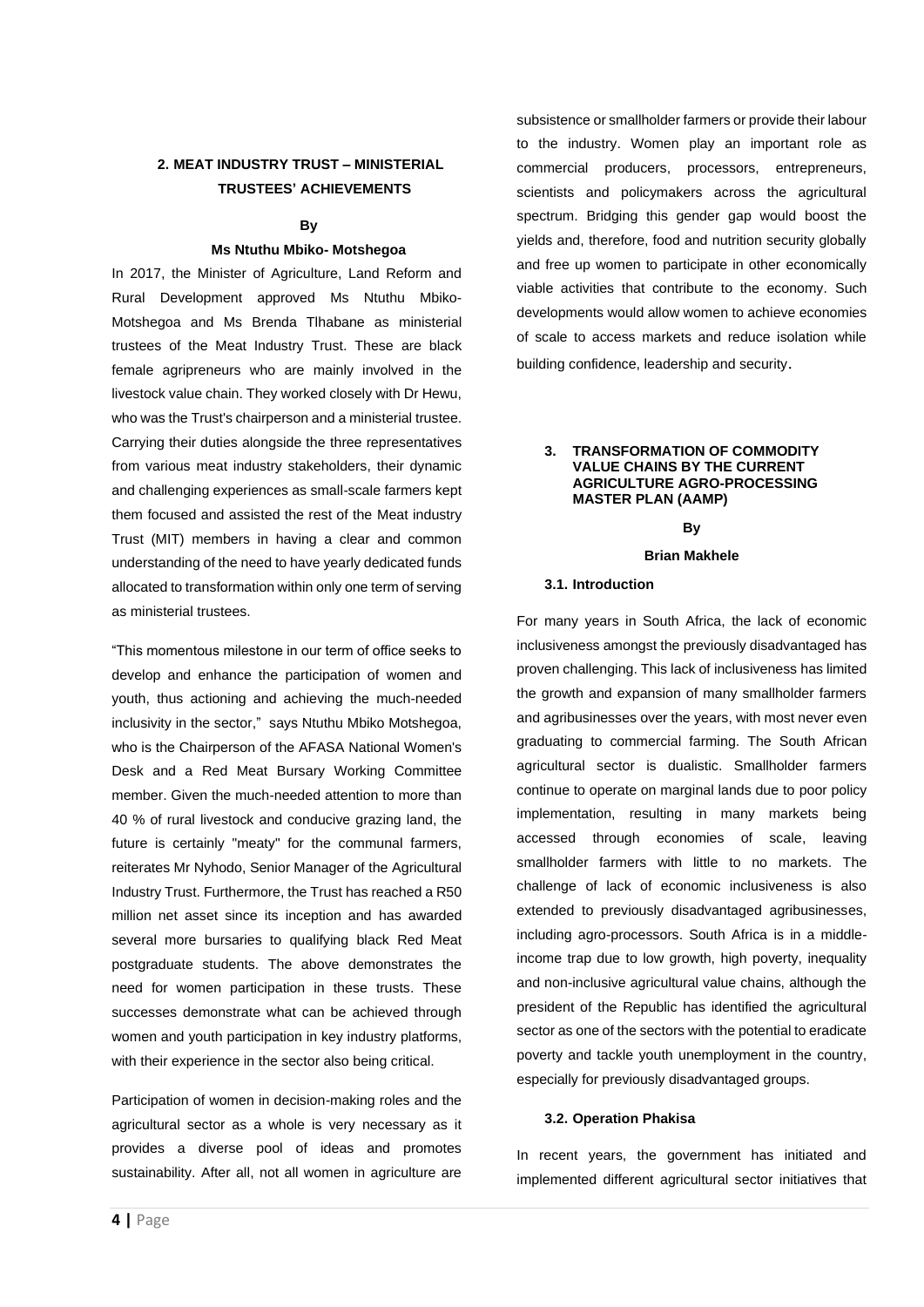seek to address the previous imbalances and promote economic inclusivity. One of these initiatives was Operation Phakisa – a Sesotho word meaning "*Hurry Up*" – to highlight the urgency with which the government wanted to deliver on some of the priorities highlighted within the National Development Plan. Operation Phakisa was a version of the Big Fast Results methodology that was first successfully applied by the Malaysian government in the delivery of its economic transformation programme. The operation addressed their national key priority areas such as poverty, crime and unemployment. The operation involved setting clear targets, monitoring progress and reporting on this publicly.

During its inception in South Africa, one of the main focus areas of Operation Phakisa was the ocean economy, including but not limited to aquaculture. The aim was to grow the aquaculture sector by increasing the value contribution of all segments across the aquaculture value chain while creating jobs, especially in fish processing and marketing. Operation Phakisa aimed at optimising the management of natural resources, developing skills and capacity in the agricultural sector, stimulating funding and finance, value chain development and market access, co-ordination and knowledge management, and promoting functional rural settlement.

# **3.3. Agriculture Agro-processing Master Plan (AAMP)**

During his address in February 2020, the president of the Republic announced seven economic sectors to be prioritised to drive industrialisation in the country. Agriculture was one of those sectors, as it is well known for its high annual GDP contribution to the country's total GDP. According to Stats SA, due to increased production of field crops and horticultural and animal products, the agricultural sector expanded by 15,1 % in 2020. This sector was the only positive contributor, contributing 0,3 % to the GDP during the second quarter of 2020.

Minister Didiza appointed the National Agricultural Marketing Council (NAMC), Bureau for Food and Agriculture Policy (BFAP) and Competition, Regulation and Economic Development (CCRED) to develop and coordinate the Agriculture and Agro-processing Master Plan (AAMP) on behalf of the Department of Agriculture, Land Reform and Rural Development in consultation with different stakeholder (i.e. business, commercial & emerging, labour and civil society). The AAMP process commenced in October 2019.

The strategic objectives of the AAMP are to:

- Promote the transformation of agricultural value chains and spatial production,
- Increase food security and end hunger,
- Create employment, and improve skills, working conditions and decent pay,
- Accelerate the opening of markets and access conditions,
- Expand agricultural production and food processing to replace imports,
- Create effective farmer support and agroprocessing incentives,
- Increase farming community safety and reduce stock theft, and
- Create a capable state and enabling policy environment

The AAMP uses a Change Theory approach for districtbased commodity value chains through eight production schemes: white meat, red meat, grains, oilseeds, fibre, vegetables, fruits & nuts(wines & juice), and industrial crops( cannabis & hemp). This approach will create new farmers, agripreneurs and a rural middle class to drive mass production, industrialisation and consumption while also addressing the challenge of economic inclusiveness and rural development, as prioritised by the National Development Plan (NDP).

The AAMP is expected to create approximately 317 500 new farmers and jobs. Information and knowledge dissemination will be one of the biggest aspects of implementing the AAMP. Therefore, approximately 10 000 extension officers and agricultural advisors will be deployed. This initiative will benefit 1 270 340 households, with more priority being given to women and youths. The financial resources to fund the implementation of the AAMP will be sourced from privatepublic partnerships (grants blended with private equity) and statutory levies and trusts since they are already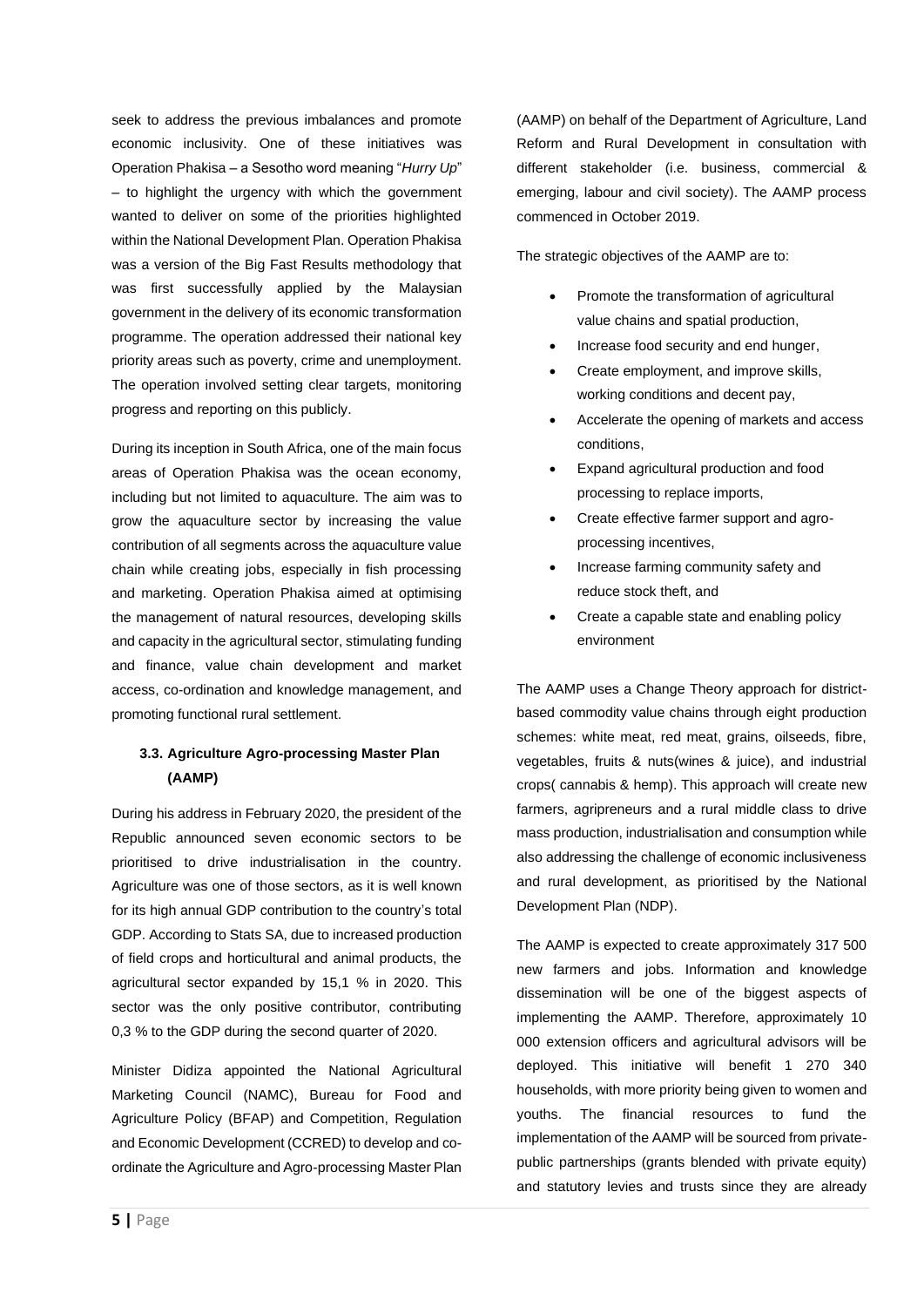involved in funding transformation in the sector. Furthermore, the implementation of the AAMP will take 10 years in line with the NDP, but it will have its annual deliverables.

The Master Plan will reflect on successful agricultural programmes and further innovate and develop institutions to effectively drive and sustain development. Moreover, addressing the stumbling blocks to development (investment and infrastructure) and focusing on effective implementation are the key ingredients of a successful agricultural sector.

### **3.4. Conclusion**

Transformation is needed in the agricultural sector. Economic inclusivity is the future of South Africa, and the sector has the potential to fuel that. With initiatives that didn't meet the intended results and gaps in policy implementation, experience can be the best teacher. Certainly, the AAMP could yield to the intended outputs.

#### **4. Announcement: Mr Brian Makhele, the new Transformation Officer**

#### **By**

#### **Brian Makhele**

Brian Makhele is an experienced agricultural economist with a strong demonstrated history of working in the agricultural sector with agricultural industries and directly with farmers.

In his own words: "I have strong communication and interpersonal skills with a Bsc Honours focused on Agricultural Economics from North West University. As an emerging livestock farmer, I am skilled in research, data analysis, report and article writing, project management and strategic planning."



**Picture 1:Brian Makhele**

"My goal as a young person is to see a transformed South African economy and agricultural sector that promotes inclusivity through different stakeholders' collaboration. This is what I am hoping to achieve during my time in this position. Achieving this won't only create a viable agricultural sector, but it will also create more jobs and promote the participation of previously disadvantaged groups in the sector."